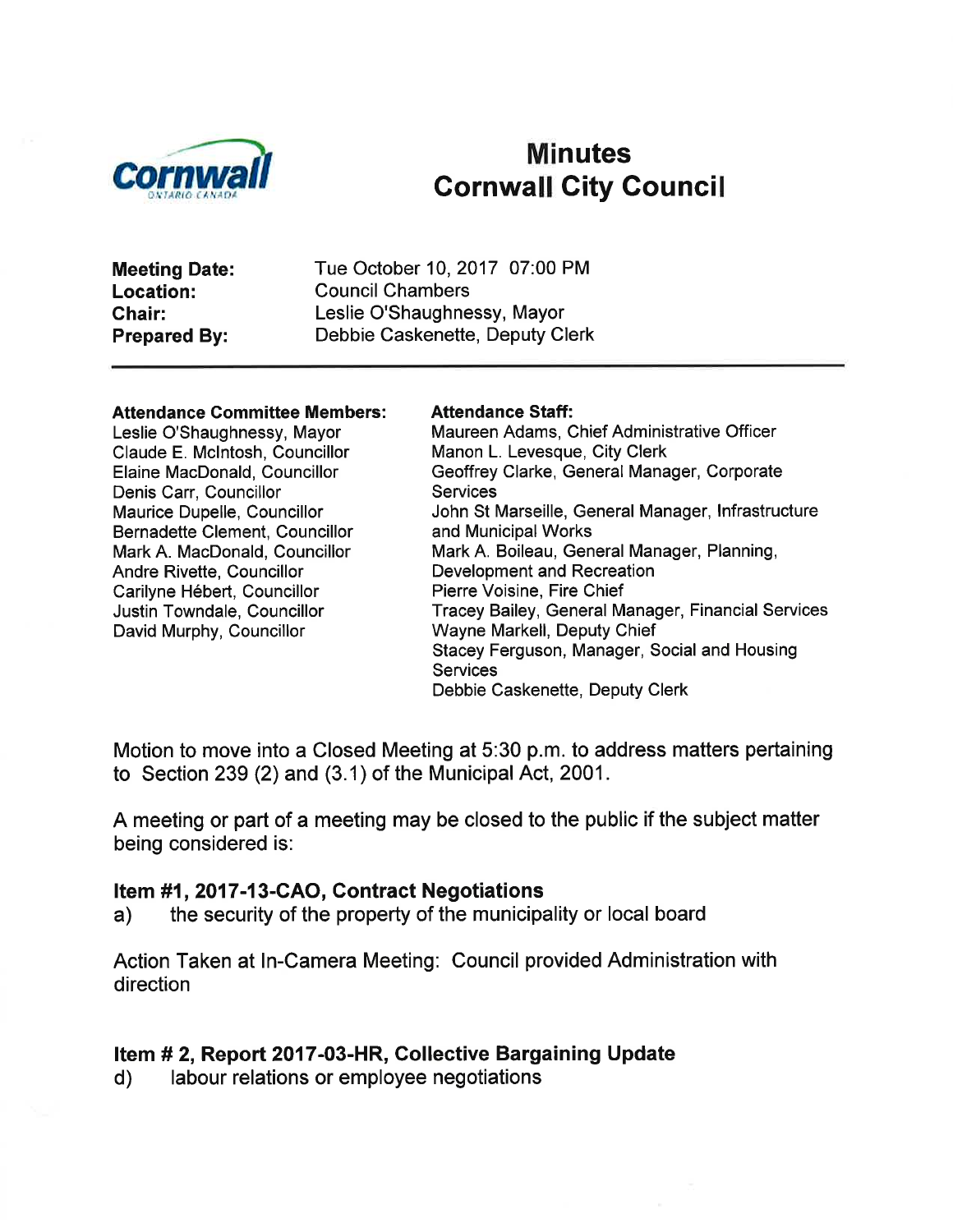Action Taken at In-Camera Meeting: Council received the report.

### MOMENT OF PERSONAL REFLECTION

#### NATIONAL ANTHEM

Assembly

### ROLL CALL

### ADDITIONS. DELETIONS OR AMENDMENTS

All matters listed under General Consent, save and except "Delegations" are considered to be routine and will be enacted by one motion.

- Consent ltem #1, Proclamation of World Mental Health Day, was moved to Communication ltem #1 for discussion.  $1<sub>1</sub>$
- 2. Consent ltem#2, Proclamation of International Day of the Girl, was moved to Communication ltem #2 for discussion.
- Consent ltem #3, Proclamation of Pregnancy and lnfant Loss Awareness Day, was moved to Communication ltem #3 for discussion. 3
- 4. Consent ltem #5, Waste Reduction Week, was moved to Communication Item #4 for discussion.

### ADOPTION OF AGENDA

Motion to adopt the Agenda as presented

Moved By: Mark A. MacDonald, Councillor Seconded By: Elaine MacDonald, Councillor

Motion Carried

#### DISCLOSURE OF INTEREST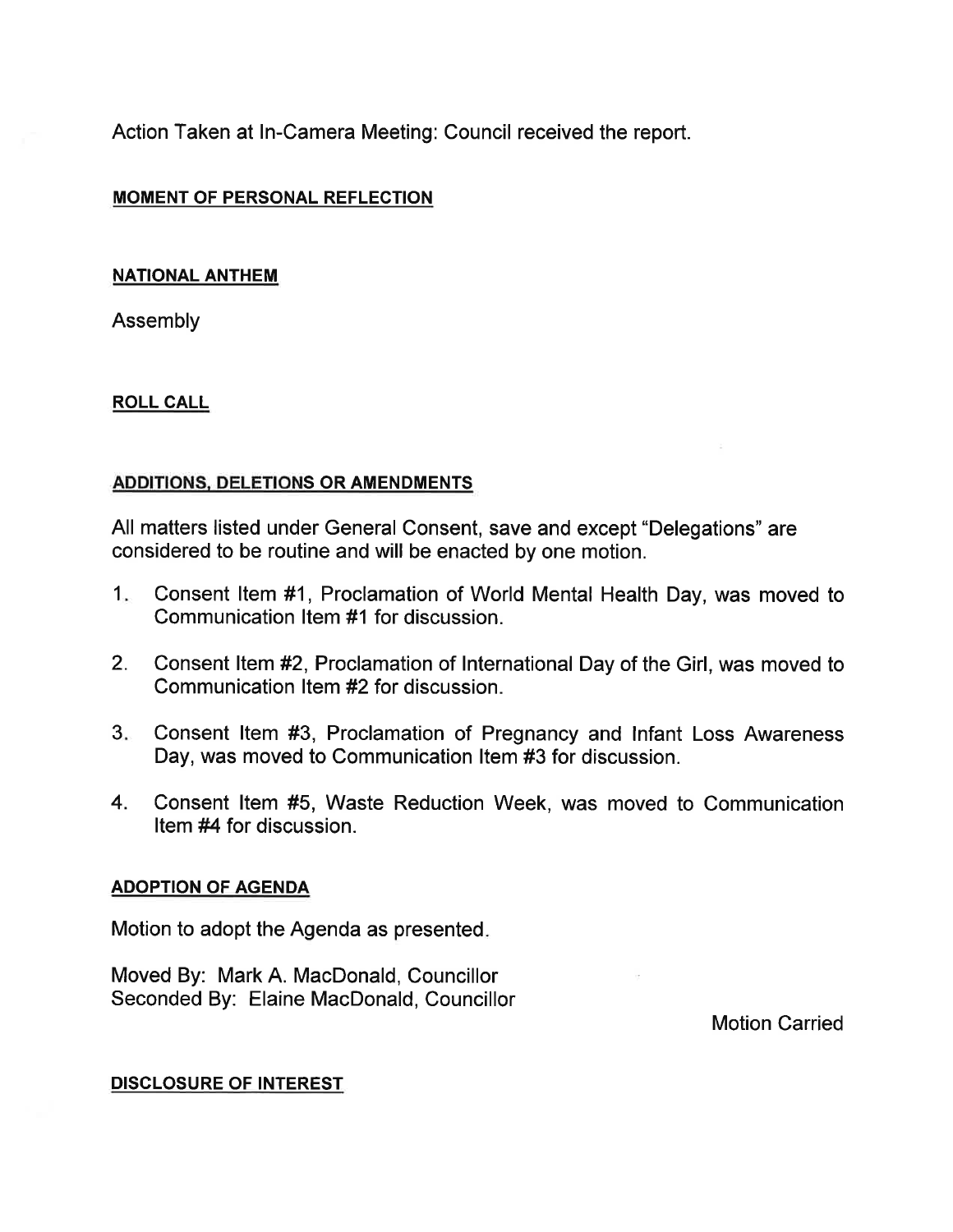There were no disclosures of interest declared.

#### COMMITTEE OF THE WHOLE

Motion to go into Committee of the Whole and to consider and refer all Minutes, Presentations, Delegations, Consent/Correspondence, Resolutions, Reports and By-laws to that Committee.

Moved By: André Rivette, Councillor Seconded By: David Murphy, Councillor

Motion Carried

#### GENERAL CONSENT

#### ADOPTION OF MINUTES

Motion to endorse the following Minutes as presented.

I September 25,2017 Gornwall Gity Gouncil Meeting Click for detail  $\rightarrow$ 

Moved By: Bernadette Clément, Councillor Seconded By: Justin Towndale, Councillor

Motion Carried

#### PRESENTATIONS

I Virginia Lake, Organizer of the Annual Apples and Art Event - Book of Recognition Click for detail  $- \Box$ 

Virginia Lake, Organizer of the Annual Apples and Art Event, was invited to sign the Book of Recognition.

#### DELEGATIONS

There were no Delegations.

CONSENT/CORRESPONDENCE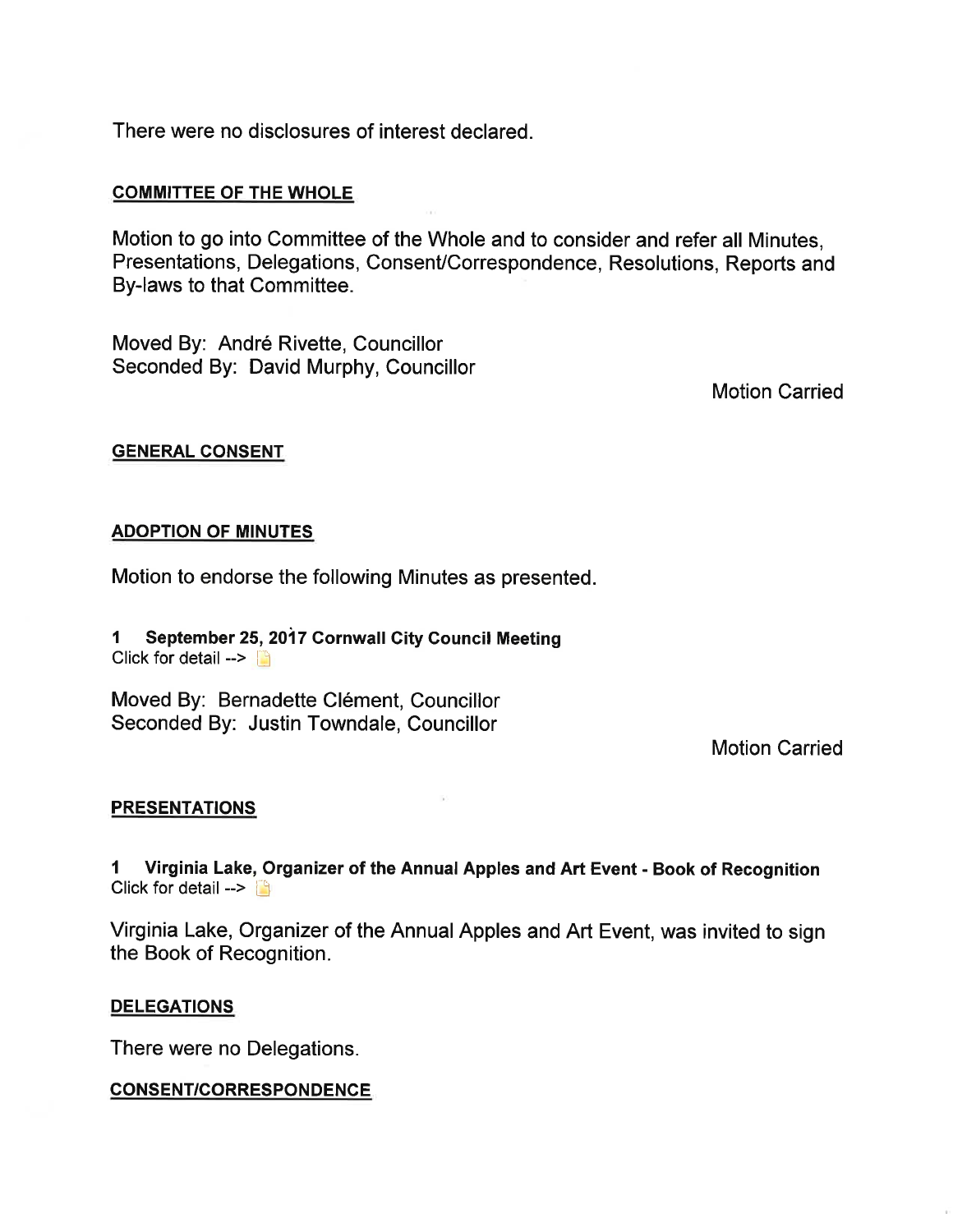### I Proclamation of World Mental Health Day

Click for detail  $\rightarrow$   $\mathbb{I}$ 

This matter was moved to Communications ltem #1 for discussion

# 2 Proclamation of lnternational Day of the Girl

Click for detail  $\rightarrow$ 

This matter was moved to Communications ltem#2 for discussion

# 3 Proclamation of Pregnancy and lnfant Loss Awareness Day

Click for detail  $\rightarrow$ 

This matter was moved to Communications ltem #3 for discussion.

# 4 Proclamation of Community Health and Wellbeing Week

Click for detail  $\rightarrow$ 

(a) Motion to proclaim the week of October 16 to 22,2017, as "Community Health and Wellbeing Week" in the City of Cornwall

(b) Motion to authorize the Flag to be raised at 340 Pitt Street

# 5 Proclamation for Waste Reduction Week

Click for detail  $\rightarrow$ 

This matter was moved to Communications ltem #4 for discussion

### 6 Flag for United Way Month

Click for detail  $- \Box$ 

Motion to approve the United Way / Centraide of Stormont, Dundas & Glengarry flag to be raised at 340 Pitt during the month of October, 2017.

# 7 Annual Poppy Drive by the Royal Ganadian Legion

Click for detail  $\rightarrow$ 

Motion to approve the Royal Canadian Legion's request to hold its annual Poppy Drive the weekend of October 27, 28 and 29, 2017, and again the weekend of November 2, 3 and 4, 2017, in the City of Cornwall.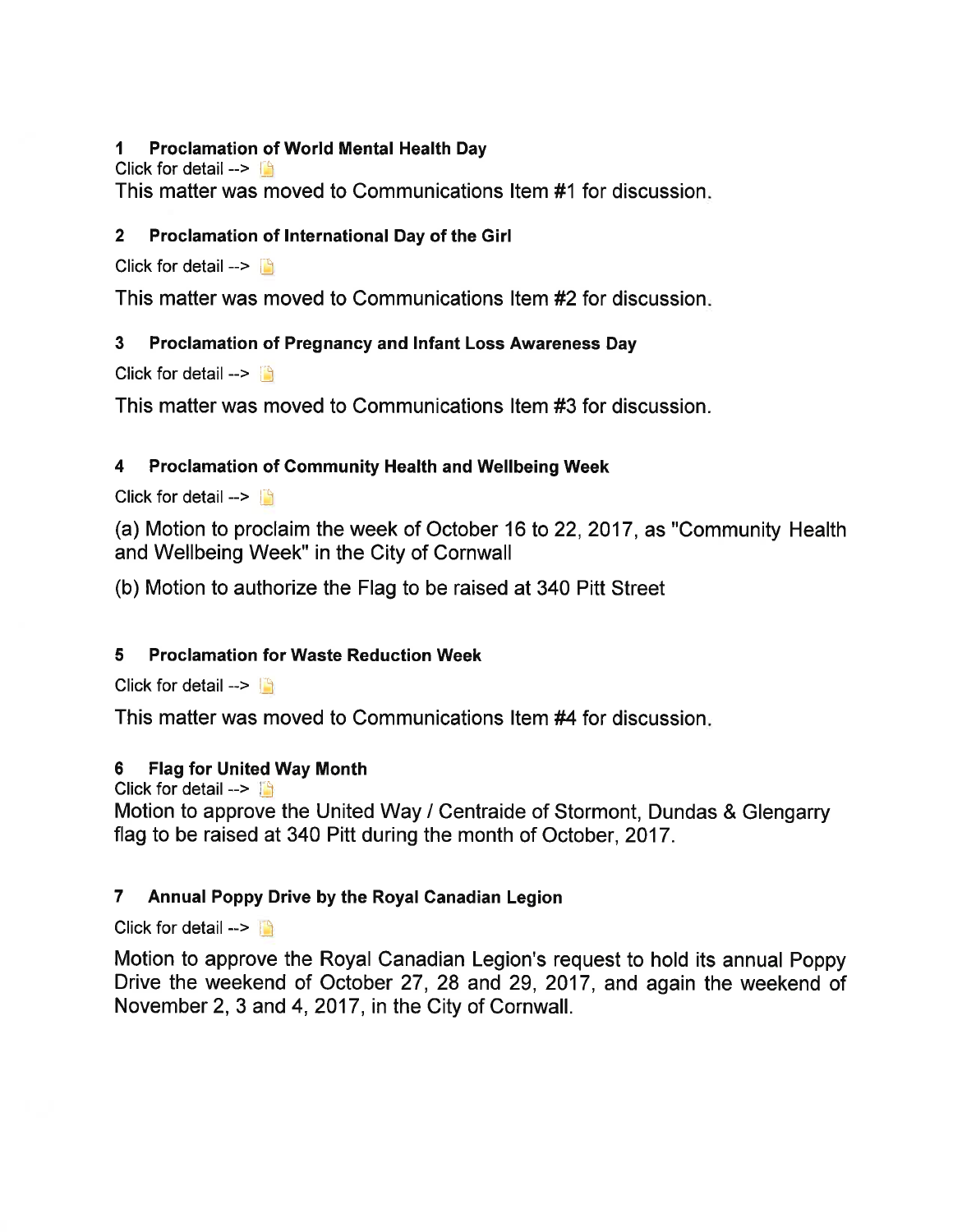8 PAC Report No. I - Application for a Zoning By-law Amendment to Rezone <sup>1000</sup> Cumberland Street, 405 Ninth Street West, and identified City owned lands, and introduce Site Specific Exceptions to Highway Commercial (CH) with exception zoning (CH EXC) at the former Monique's commercial building, and the southerly lands situated at (405 Ninth Street West) in support of a new commercial development, (PAC File  $Z-04-17$ 

Click for detail  $\rightarrow$ 

Motion to endorse the PAC recommendations as presented.

(a) Rezone 1000 Cumberland Street from Residential 20 (RES 20) to Highway Commercial (CH EXC) on Part Lot 12, Concession 1, being Part 1 on Plan 52R-1708; and

(b) Rezone 1000 Cumberland Street, 405 Ninth Street West, and the southerly lands identified on the preliminary site plan currently owned by the City of Cornwall, to reflect the additional site specific exceptions for 28 reduced parking stall sizes, an exterior side yard setback of 5.0 metres and rear yard setback of 6.5 metres in support of a commercial redevelopment of the former Monique's retail development, including a new drive-thru commercial building on Part Lot 12, Concession 1, being Part 1 on Plan 52R-4701; and

(c) That the commercial development will be subject to the Site Plan approval process.

9 PAG Report No. 2 - Application for a Zoning By-law Amendment for a Site Specific exception to the Manufacturing 10 Zone (MFR 10) for the introduction of a Medical Marihuana Production Facility use at 1800 Vincent Massey Drive, Gity of Cornwall. (PAC File No. Z-06-17)

Click for detail -->  $\Box$ 

Motion to approve the PAC recommendations as follows

(a) That the subject lands be rezoned from Manufacturing 10 (MFR '10) to Manufacturing 10 (MFR 10 EXC) with a site specific exception to introduce a Medical Marihuana Production Facility use on the subject site which includes refining of raw cannabis and distribution, and;

(b) That the Medical Marihuana Production Facility may only commence operation once notification of a licensed production application and granting of said licence from Health Canada is provided to the City of Cornwall, and;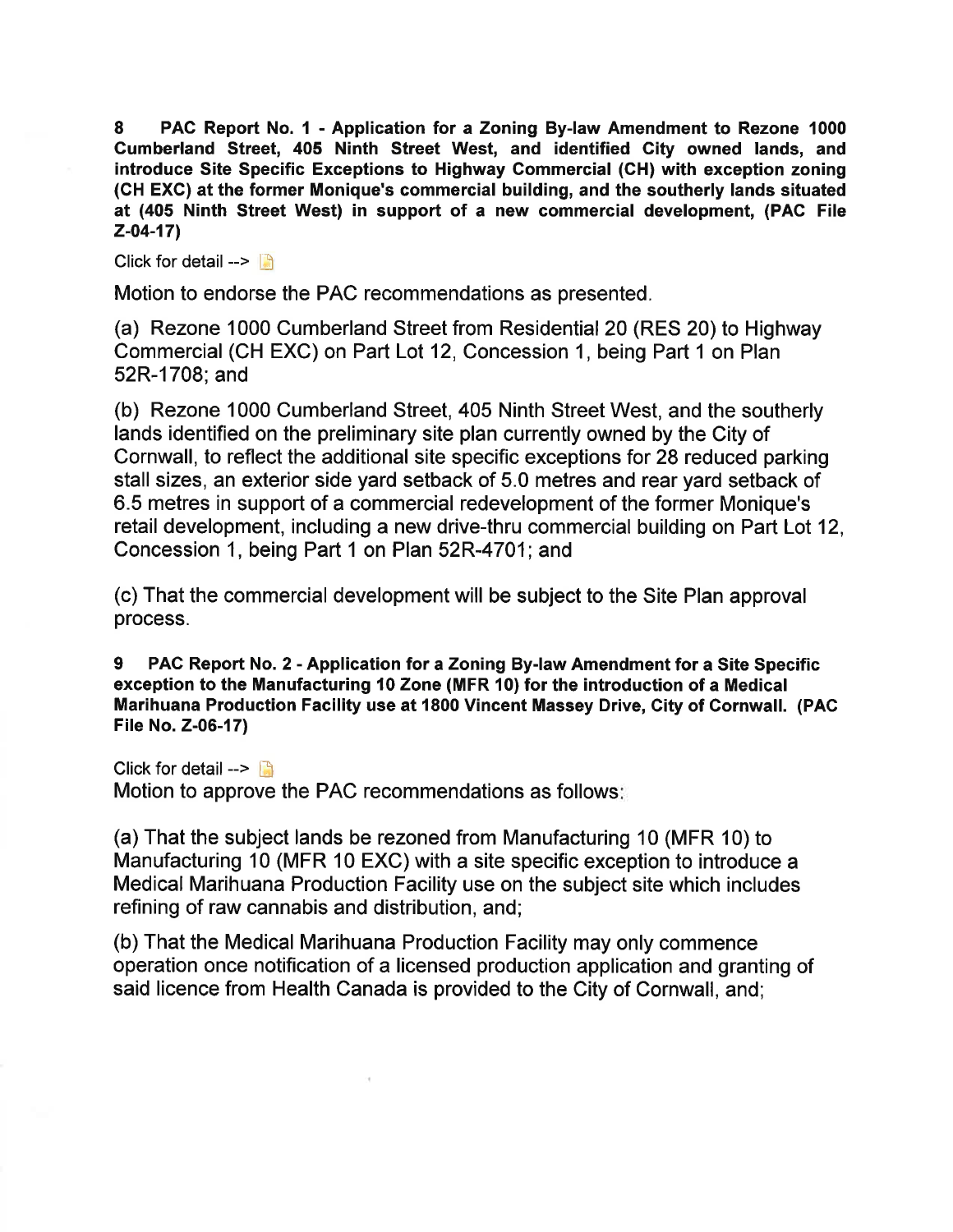(c) That the Medical Marihuana Production Facility may only commence operation once a CPTED (Crime Prevention Through Environmental Design) and CPTPD (Crime Prevention Through Physical Design) audit is conducted and approved by the City of Cornwall and all other Municipal development approvals are obtained conforming to By-law #2015-123 Locational Criteria for a Medical Marihuana Production Facllity.

10 PAG Report No.3 - Sept 18,2017 PAG Recommendations for Phase 38 Bellwood Ridge Review of Draft Plan Approval to the 2012 Approved Bellwood Ridge Subdivision Draft Plan, being Part of Lots 8 and 9, Concession 2, File No. 299, 04T-2017-01

Click for detail  $\rightarrow$ 

Motion to approve the PAC recommendations as follows:

a) That the revised Draft Plan for the Phase 38 Bellwood Ridge Draft Plan submitted by Ron M. Jason Surveying Ltd., OLS dated August 25th,2017 be given Draft Approval subject to the Draft Plan Conditions Appendix A, as the amendment to the 2011 Draft Plan is considered to be minor in nature, as per section 51(47) of the Ontario Planning Act.

Motion to approve the recommendations contained in Items  $#4, 6$  through 10 inclusive of the Consent portion of the Agenda.

Moved By: Carilyne Hébert, Councillor Seconded By: Justin Towndale, Councillor

Motion Carried

#### RESOLUTIONS / BUSINESS ARISING FROM NOTICE OF MOTION

2017-04 Review of a request for a change of conditions to the Bellwood Ridge Draft Plan of Subdivision Approval for Phase 38 of Bellwood Ridge Subdivision, being Part of Lots 8 and 9, Concession 2, situated south of Tollgate Road and east of Pitt Street, Gity of Cornwall File No. 299, o4T-2017-01

Click for detail  $\rightarrow \Box$ 

Whereas an application was submitted for an amendment to the 2011 Draft Plan Approval for Bellwood Ridge Subdivision Phase 38 for an increase in the number of units from 29 units to 33 units, a reduction from 20 (twenty) lots to 19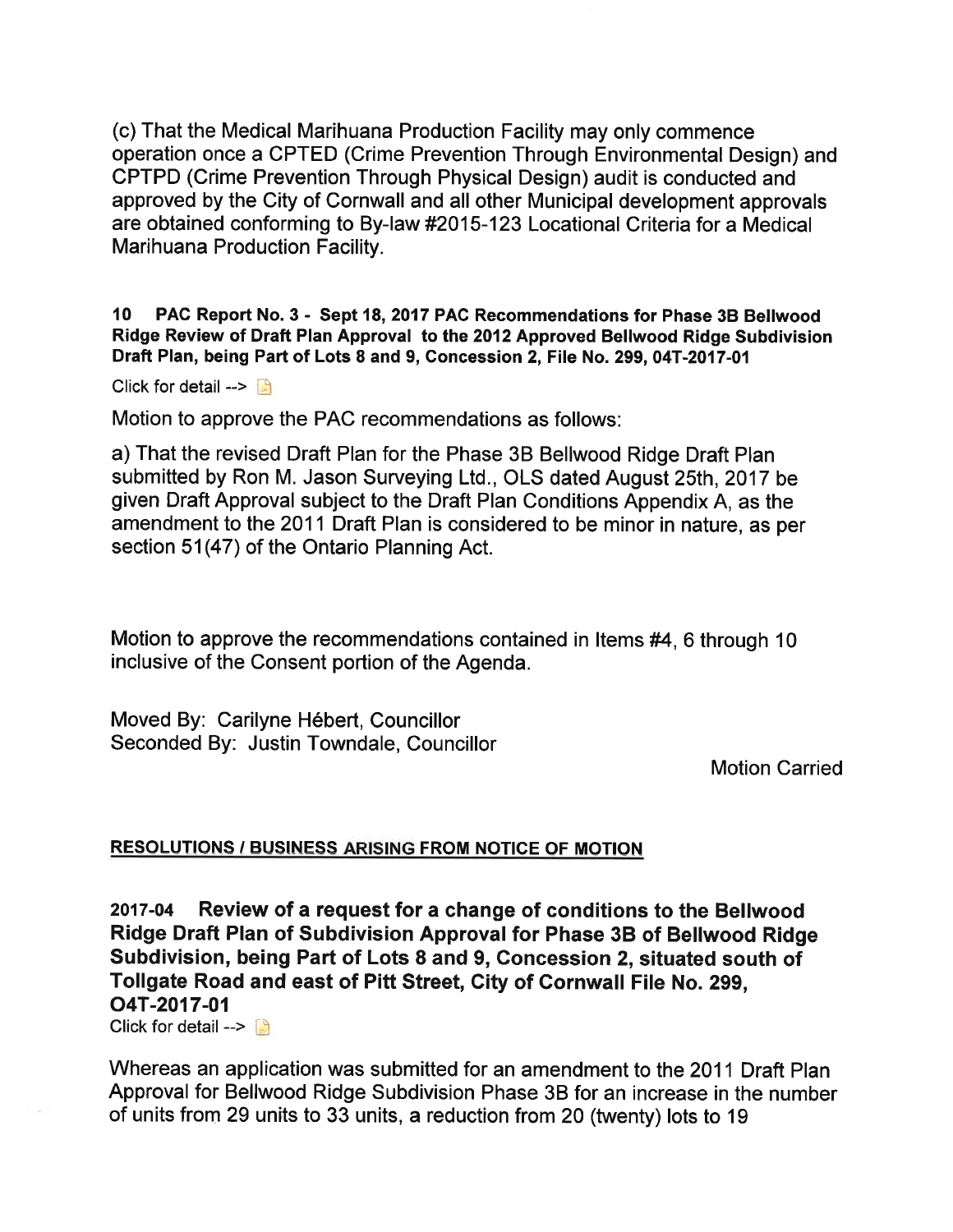(nineteen) lots, composed of 4 (four) standard single lots, 1 (one) small lot single and (14) fourteen semi-detached lots as defined on the revised Draft Plan for the Phase 38 Bellwood Ridge Draft Plan submitted by Ron M. Jason Surveying Ltd., OLS dated August 25, 2017, for the development under Section 51(47) of the Planning Act.

Whereas, the property is legally described as Part of Lots 8 and 9, Concession 2, and situated south of Tollgate Road and east of Pitt Street.

Now, therefore, be it resolved that the Council of the Corporation of the City of Cornwall enacts as follows:

That the application dated August 25,2017, from Cartwave Realty Limited, to amend Phase 3B of the Bellwood Ridge Subdivision being Part of Lots 8 and 9, Concession 2, as indicated on a Plan by Ron M. Jason Surveying Ltd., OLS dated August 25,2017 and the limits and road pattern as indicated on the 2011 Draft Plan Approval Kirk L. Stidwill, O.L.S., dated October 19,2011, be given draft approval, subject to the satisfaction of Staff; and that conditions contained in Appendix "A" dated September 7, 2017 to the Planning Advisory Committee's technical report have been completed; and

That the Mayor and City Clerk are hereby authorized to sign the final version of the Registered Plan upon satisfactory completion of the Subdivision Agreement and Draft Plan conditions.

l, Manon Levesque, City Clerk of The Corporation of the City of Cornwall, do hereby certify that the above is a true copy of the Resolution Number 2017-04 enacted by Council on October 10,2017.

Moved By: André Rivette, Councillor Seconded By: Claude Mclntosh, Councillor

Motion Carried

### UNFINISHED BUSINESS REPORTS

I Monitoring Safety Practices for Gontractors Click for detail  $\rightarrow$  [9] Motion to receive Report 2017-15-|MW-MW.

Moved By: Elaine MacDonald, Councillor Seconded By: Maurice Dupelle, Gouncillor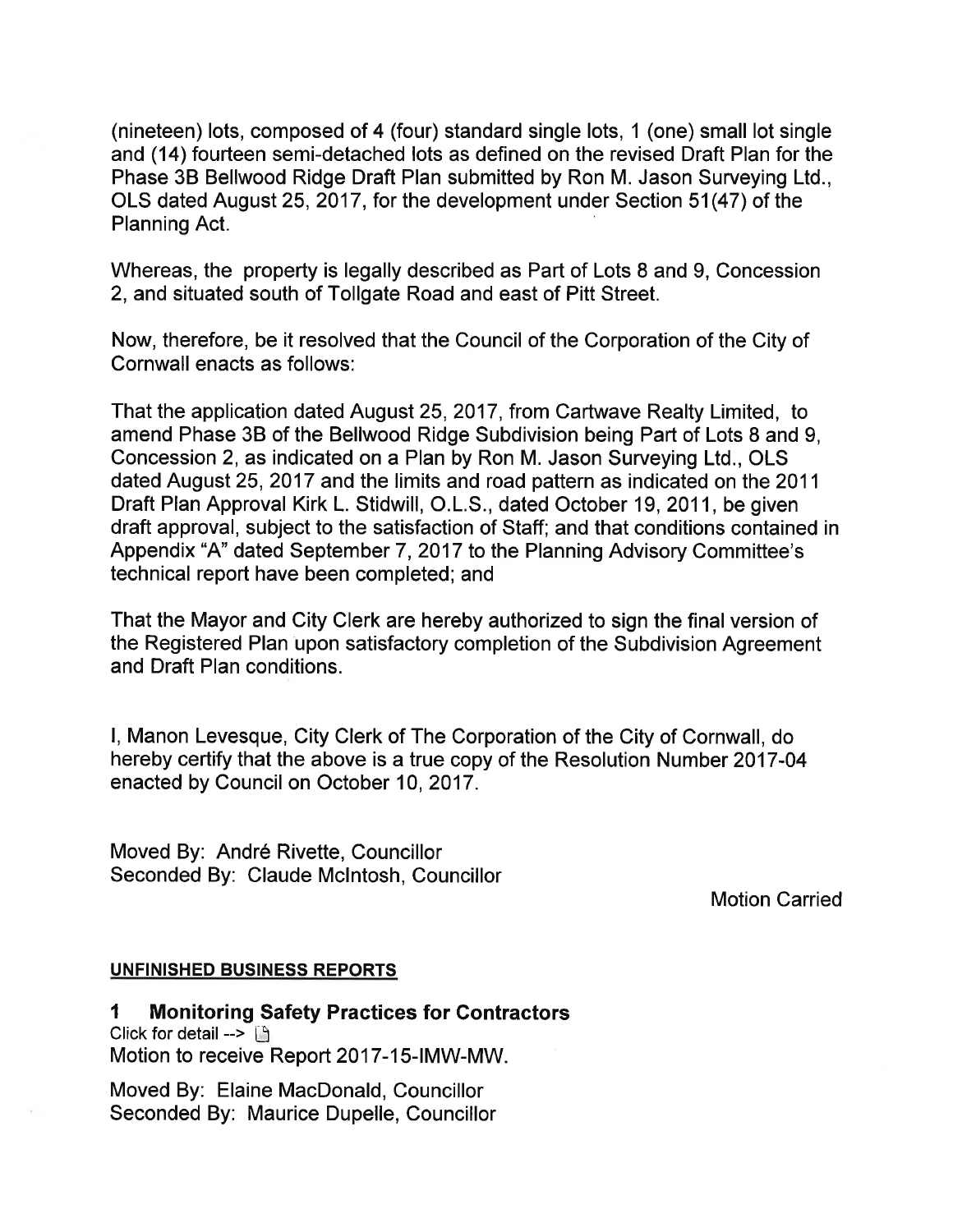Motion to direct Administration to provide a report on the legal ramifications and liabilities to designate, by By-law, the City's Safety and Training Officer to take the appropriate actions with contractors who are not complying with all health and safety requirements.

Moved By: Maurice Dupelle, Councillor Seconded By: Denis Carr, Councillor

Motion Carried

# 2 Reconsideration of Brownfields Application BR#2016-02 910 Montreal Road

Click for detail  $\rightarrow$ 

(a) Motion to receive Report 2017-25-PDR-PL

Moved By: Denis Carr, Councillor Seconded By: Bernadette Clément, Councillor

Motion Carried

(b) Motion to provide direction to Administration.

Moved By: Denis Carr, Councillor Seconded By: André Rivette, Councillor

Motion Carried

### COMMUNICATIONS / REPORTS

### 1 Proclamation of World Mental Health Day

Click for detail  $\rightarrow$ This item was moved from Consent ltem #1 for discussion

Motion to proclaim October 10,2017, as "World Mental Health Day" in the City of Cornwall.

Moved By: Bernadette Clément, Councillor Seconded By: Mark A. MacDonald, Councillor

Motion Carried

# 2 Proclamation of lnternational Day of the Girl

Click for detail  $\rightarrow$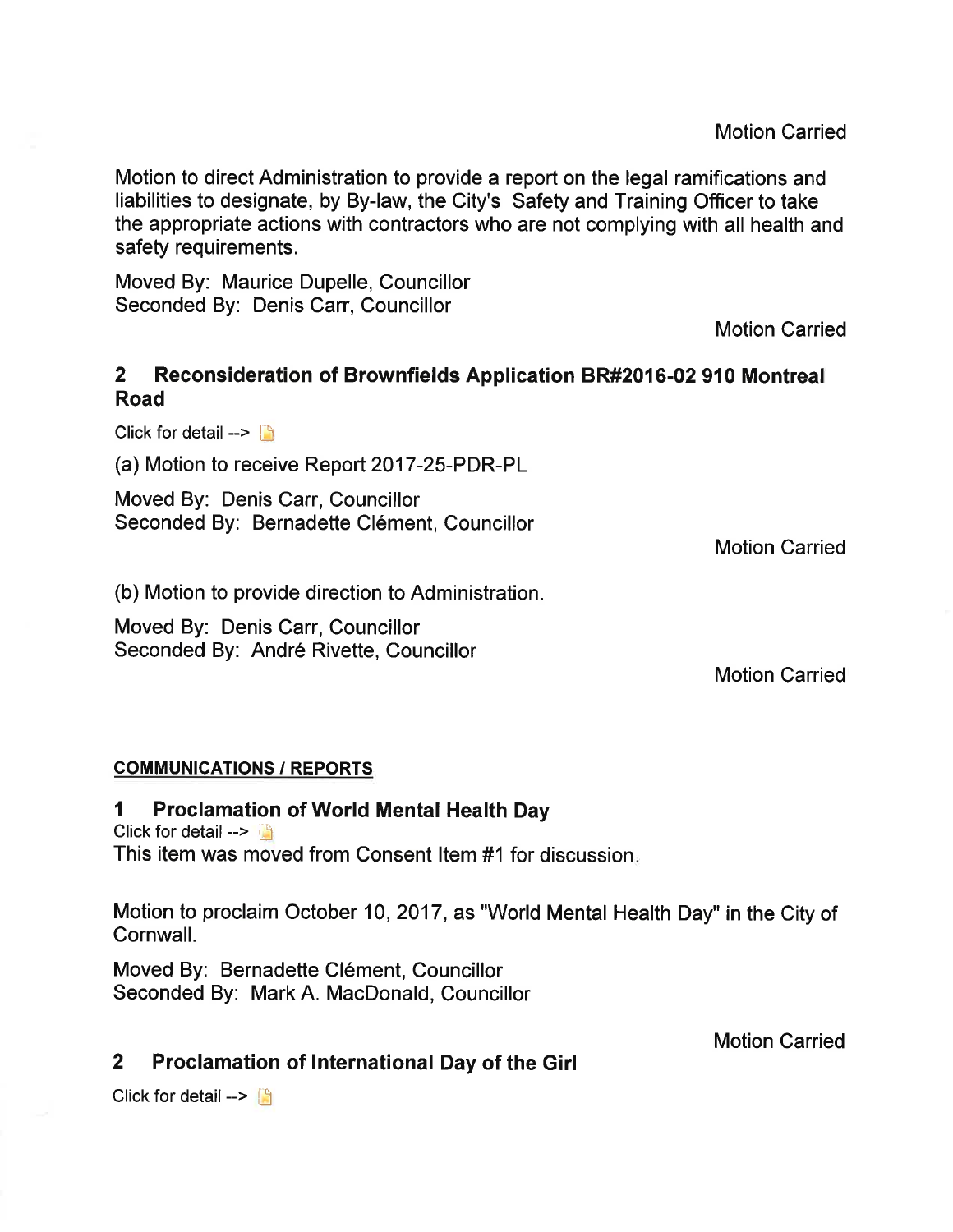This matter was moved from Consent Item #2 for discussion.

Motion to proclaim Wednesday, October 11,2017, as "lnternational Day of the Girl" in the City of Cornwall.

Moved By: Carilyne Hébert, Councillor Seconded By: Bernadette Clément, Councillor

Motion Carried

# 3 Proclamation of Pregnancy and lnfant Loss Awareness Day

Click for detail  $\rightarrow$ 

This matter was moved from Consent ltem #3 for discussion.

Motion to proclaim Sunday, October 15, 2017, as "Pregnancy and lnfant Loss Awareness Day" in the City of Cornwall.

Moved By: Bernadette Clément, Councillor Seconded By: Carilyne Hébert, Councillor

Motion Carried

# 4 Proclamation for Waste Reduction Week

Click for detail  $\rightarrow$ 

This matter was moved from Consent ltem #5 for discussion.

(a) Motion to proclaim the week of October 16 to 22,2017, as "Waste Reduction Week" in the City of Cornwall.

(b) Motion to support "Cornwall Gives a Shirt Campaign"

Moved By: Carilyne Hébert, Councillor Seconded By: Bernadette Clément, Councillor

Motion Carried

# **TENDERS AND REQUESTS FOR PROPOSALS**

# 1 Purchase of 13 Leased Vehicles through Lease Buy-Out

Click for detail  $\rightarrow$ 

Motion to authorize Administration to proceed with the purchase of 13 leased vehicles.

Moved By: André Rivette, Councillor Seconded By: Carilyne Hébert, Councillor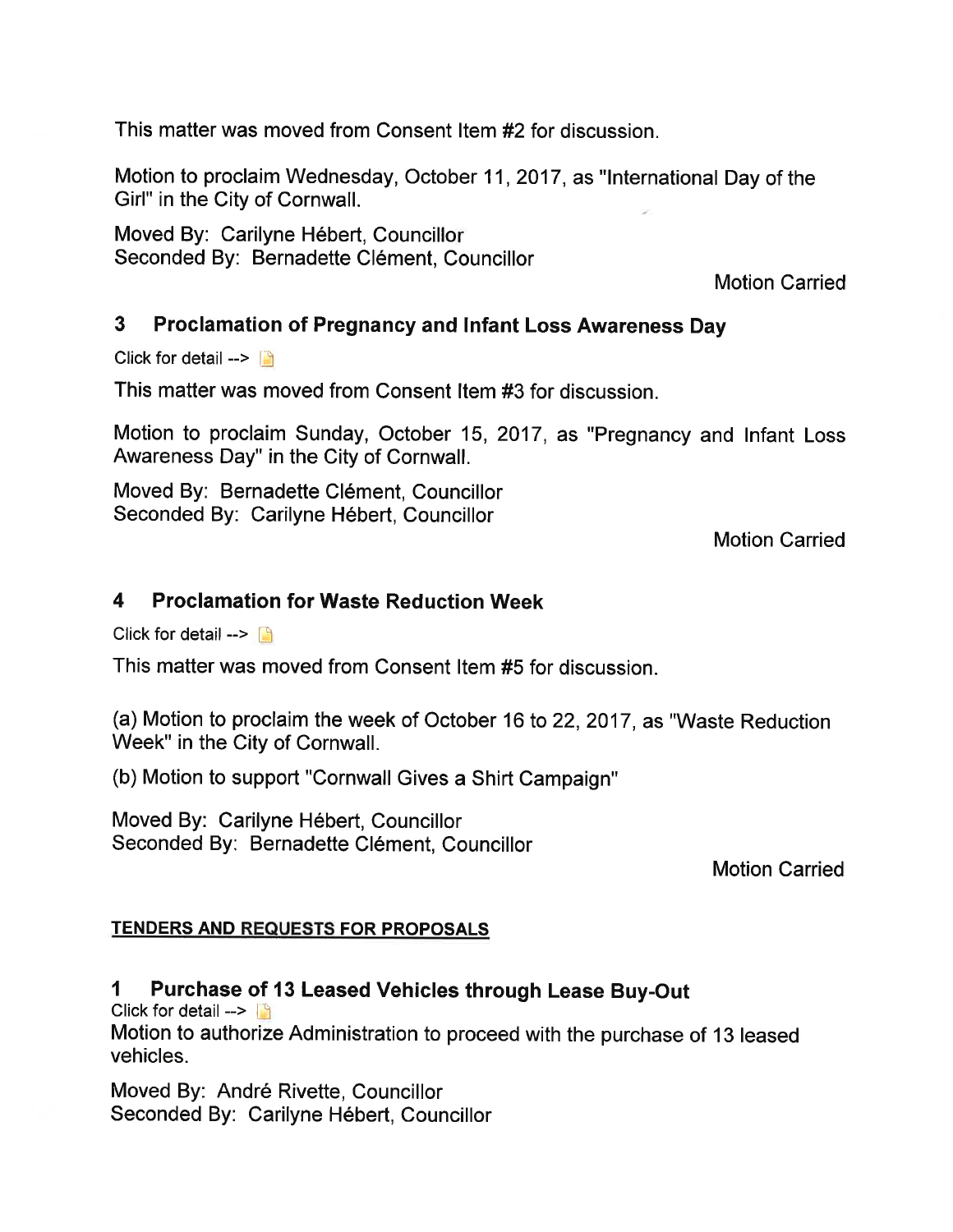Motion Carried

# 2 Tender 17-T52 Mechanical Projects for the Wastewater Treatment Plant

Click for detail  $\rightarrow$ 

Motion to award Tender 17-T52 to Eastern Welding from Summerstown, Ontario, at the total bid price of \$586,470.00 (net cost to the Corporation - \$528,134.40) being the best bid meeting the tender specifications.

Moved By: Maurice Dupelle, Councillor Seconded By: Justin Towndale, Councillor

Motion Carried

# 3 Tender 17-T54 Supply of Panasonic Laptops

Click for detail -- $>$   $\Box$ Motion to award Tender 17-T54 to lnterdev Technologies lnc., from Toronto, Ontario, at the total bid price of \$53,392.50 (net cost to the Corporation - \$48,081.60) being the best bid meeting the tender specifications.

Moved By: André Rivette, Councillor Seconded By: Elaine MacDonald, Councillor

Motion Carried

### 4 Request for Proposal l7-P09 Supply of Legal Services - Labour Law Click for detail -- $>$

Motion to award RFP 17-P09 to Emond Harnden LLP, from Ottawa, Ontario, being the best Proposal meeting the specifications.

Moved By: Elaine MacDonald, Councillor Seconded By: André Rivette, Councillor

Motion Carried

### NEW BUSINESS

There was no New Business items

### PASSING OF BY.LAWS

Motion to endorse By-laws 2017-144 to 2017-151 inclusive, listed on the Agenda.

2017-144 A By-law to appoint Debbie Caskenette as Deputy Clerk for The Corporation of the City of Cornwall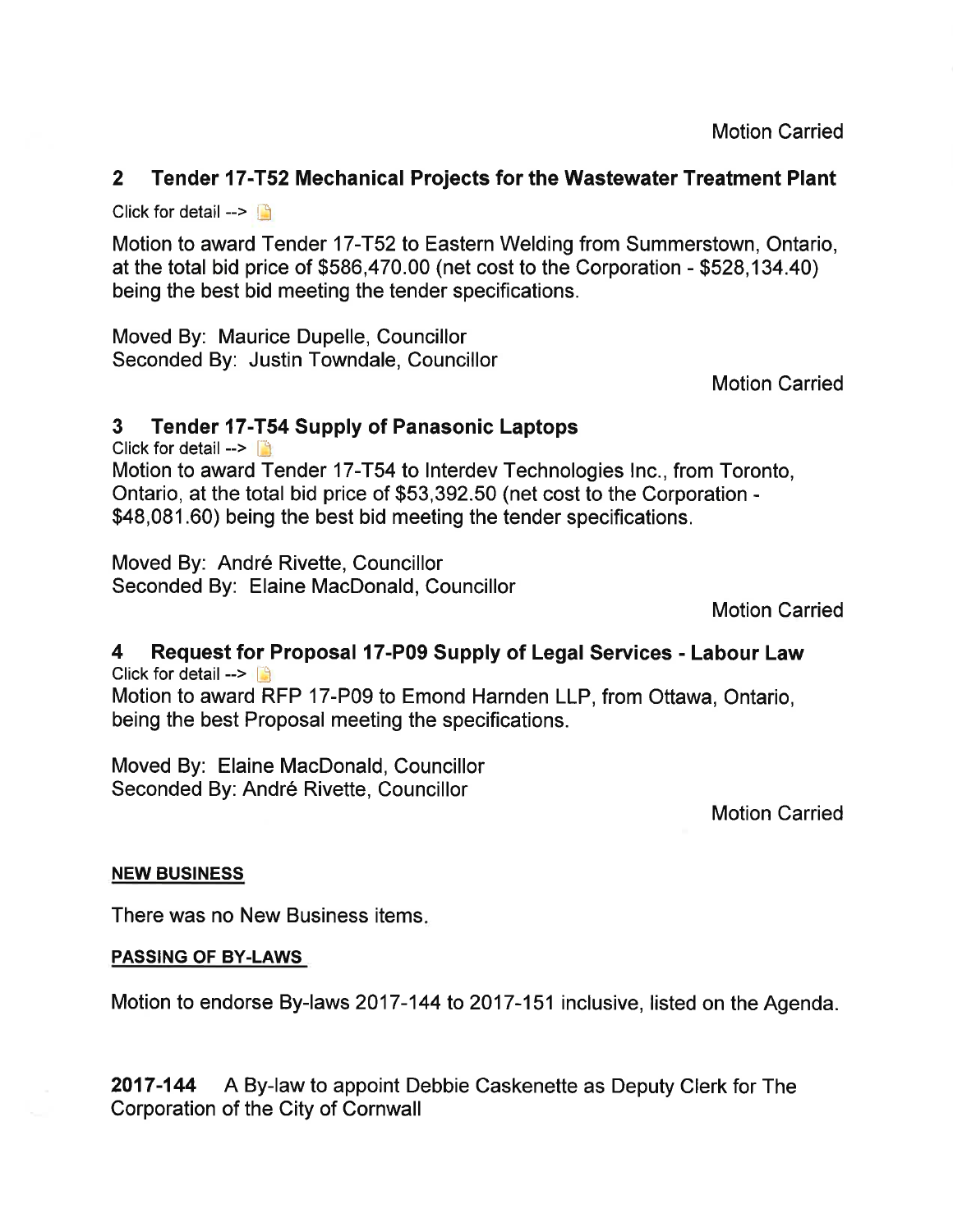Click for detail  $\rightarrow$ 

2017-145 A By-law to appoint Geoffrey Clarke as Deputy Clerk for The Corporation of the City of Cornwall and to repeal By-law 2017-044 Click for detail  $\rightarrow$ 

2017-146 A By-law to further amend the City of Cornwall Comprehensive Zoning By-law #751-1969 as amended, to rezone 1000 Cumberland Street from Residential20 (RES 20) to Highway Commercial (CH EXC), and 405 Ninth Street West, and the southerly lands identified on the preliminary site plan currently owned by the City of Cornwall, to reflect additional Site Specific Exceptions on Part Lot 12, Concession 1, being Part 1 on Plans 52R-1708 and 52R-4701, in support of a commercial redevelopment of the former Monique's retail development, including a new drive-thru commercial building Click for detail  $\rightarrow$   $\rightarrow$ 

Expfanatory Note 2017-146 Explanatory Note to Bylaw to rezone the residential property at 1000 Cumberland Street from Residential 20 (RES 20) to Highway Commercial (CH EXC) together with Site Specific Exceptions legally described as Part Lot 12, Con. 1, shown on Plans 52R-1708 and 52R-4701, situated at 405 Ninth Steet West, being the former Monique's commercial building, and the southerly lands identified on the preliminary site plan currently owned by the City of Cornwall, (PAC File No. 2^04-17) Click for detail  $\rightarrow$ 

2017-147 A By-law to further amend the City of Cornwall Comprehensive Zoning By-law #751-1969 as amended, being a Site Specific Zoning exception to the Manufacturing 10 (MFR 10) Zoning to permit the establishment of a Medical Marihuana Production facility on Part of North Part Lot 15 and Part of Lot 16, Concession 1, being Parts 1 and 2 on 52R-750, municipally known as 1800 Vincent Massey Drive Click for detail  $\rightarrow$ 

Expfanatory Note 2017-147 Explanatory Note to By-law is to further amend By-law #751-1969, the City of Cornwall Zoning By-law being a site specific exception to the Manufactuing 10 (MFR 10) Zoning to allow the introduction of a Medical Marihuana Production facility. The subject site is legally described as Part of North Part Lot 15 and Part of Lot 16, Concession 1, being Parts 1 and 2 on 52R-750, municipally known as 1800 Vincent Massey Drive, (PAC File Z-06-17)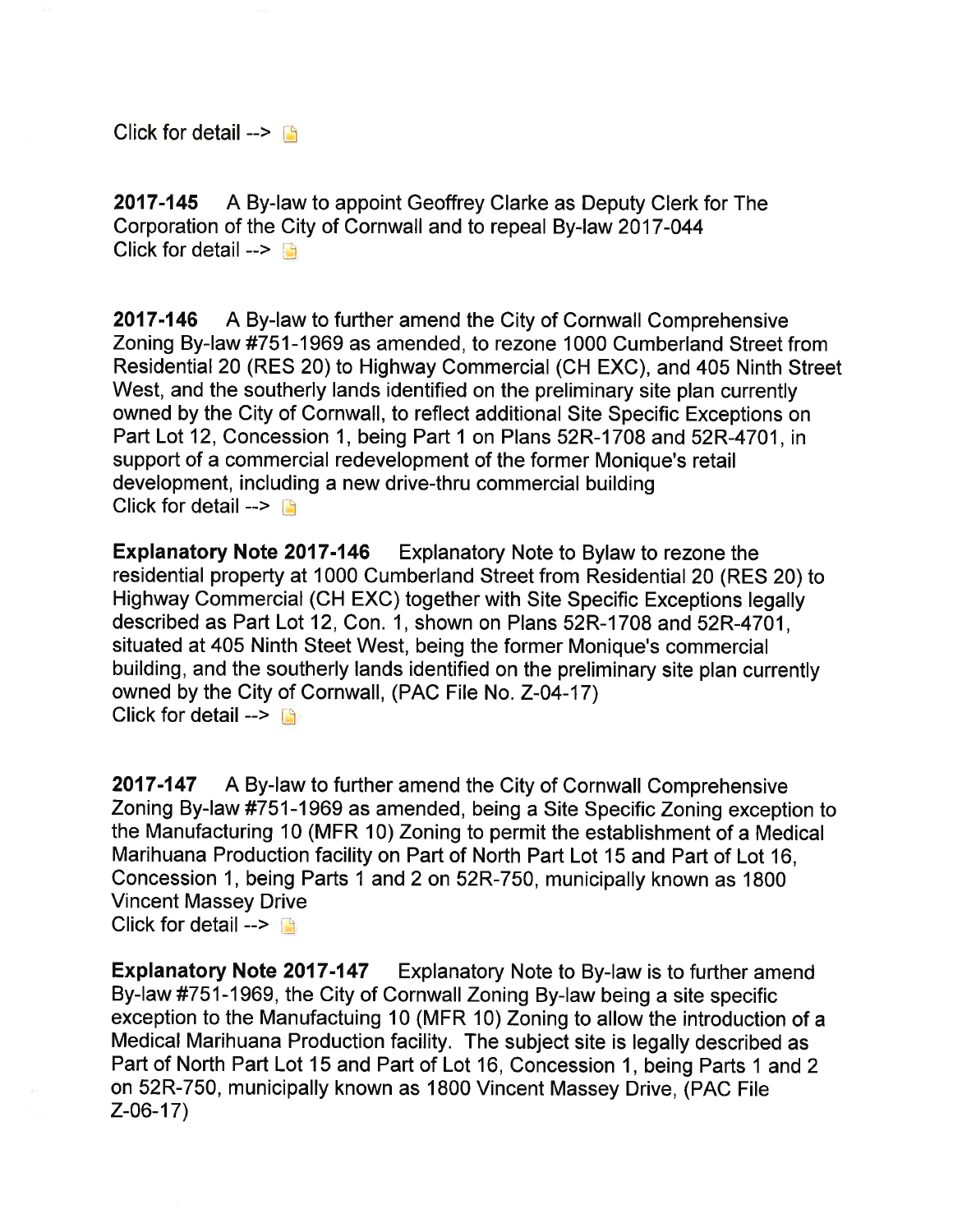Click for detail  $\rightarrow$ 

2017-148 A By-law to authorize The Corporation of the City of Cornwall to register liens and to provide and subsequently administer municipal funds to the identified home owners under the Renaissance Housing Rehabilitation Program - <sup>1</sup>15 McConnell and 27-33 Arthur Click for detail  $\rightarrow$ 

Expfanatory Note 2017-148 Explanation of Purpose and Effect for Renaissance Housing Rehabilitation Program Applications By-law 1 15 McConnell & 27-33 Arthur Click for detail  $\rightarrow$ 

2017-149 A By-law to authorize The Corporation of the City of Cornwall to purchase 903 Guy Street for the future widening of Marleau Avenue Click for detail  $\rightarrow$  n

2017-150 A By-law to declare property as 'Surplus to the Needs of the Municipality' described as Part Lot 7 Concession 1, Part 1 & 2 RP52R5519 and Part 2 RP52R6211, Cornwall municipally described as 304 Baldwin Avenue Click for detail  $>$  14

**2017-151** A By-law to authorize The Corporation of the City of Cornwall to enter into a Funding Agreement with Her Majesty the Queen in Right of Ontario as represented by the Minister of Agriculture, Food and Rural Affairs to receive funding under the Rural Economic Development (RED) Program Click for detail  $--$ 

Moved By: Elaine MacDonald, Councillor Seconded By: David Murphy, Councillor

Motion Carried

### REPORTS FROM STANDING / SPEGIAL COMMITTEES OF COUNCIL

1 Councillor Elaine MacDonald announced two events to take place as part of the Canada 150 activities:

a) Canada 150 Day with Cornwall Transit, October 18, 2017, featuring \$1.50 rides all day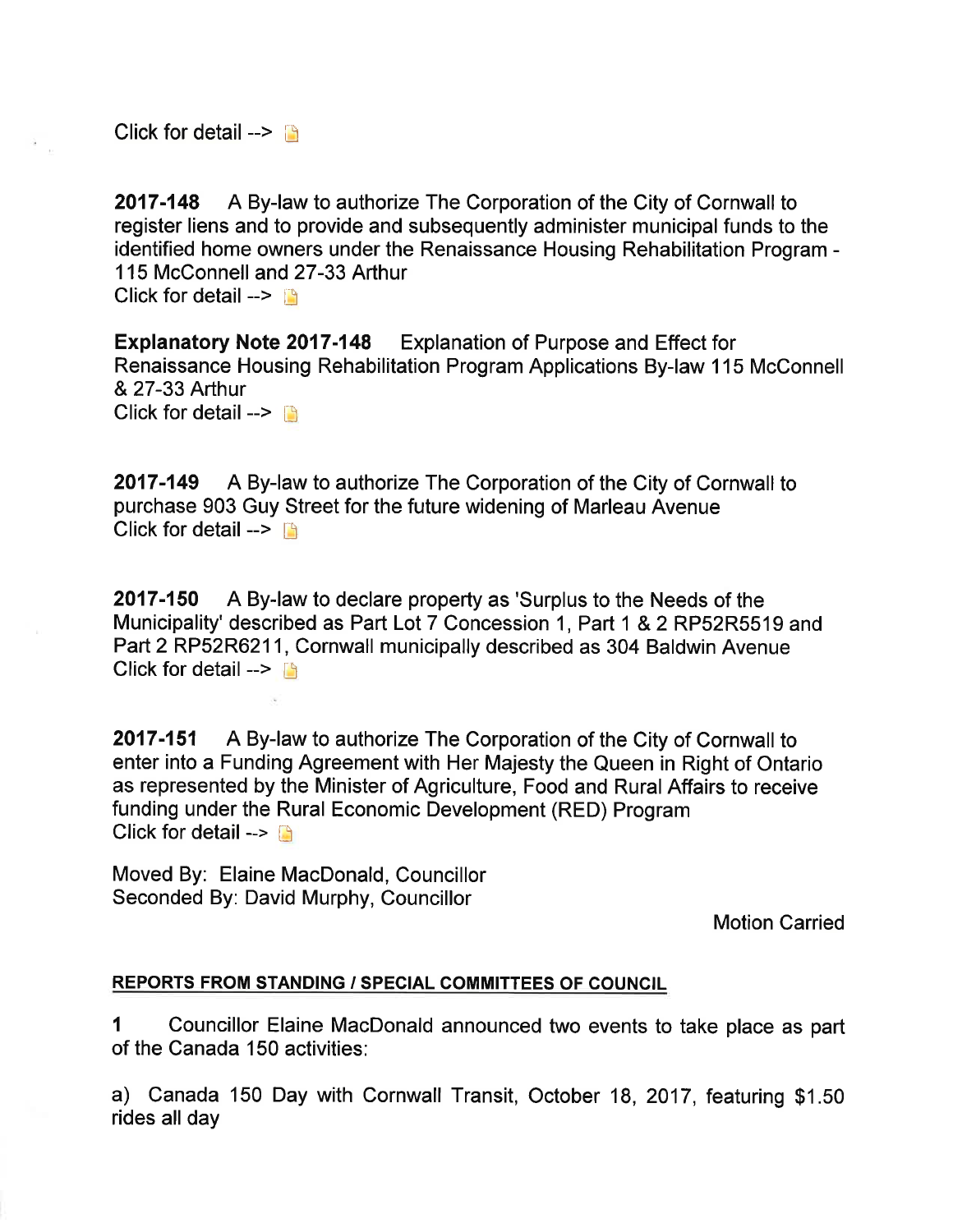b) Canada 150 Art Show, November 10, 2017, featuring the art works of Ross Renaud in conjunction with Cailuan Gallery.

2 Councillor Mark MacDonald provided an update from the Fire Master Plan Committee.

#### NOTICES OF MOTION

There were no Notices of Motion

#### PENDING BUSINESS LISTING

The Pending Business Listing was presented and no discussion ensued

### 1 Unfinished Business Listing for October 10, 2017

Click for detail  $\rightarrow$ Motion to receive the Unfinished Business Listed for October 10, 2017

Moved By: Maurice Dupelle, Councillor Seconded By: David Murphy, Councillor

Motion Carried

#### CONFIRMING BY-LAW

Motion to endorse By-law 2017-152, being a By-law to confirm the proceedings of the Council of The Corporation of the City of Cornwall at its meeting held on Monday, October 10, 2017.

I <sup>A</sup>By-law to adopt, ratify and confirm the proceedings of the Council of The Corporation of the City of Cornwall at its meetings held on Tuesday, October 10, 2017 Click for detail  $\rightarrow$ 

Moved By: Bernadette Clément, Councillor Seconded By: Carilyne Hébert, Councillor

Motion Carried

#### **ADJOURNMENT**

Motion to adjourn the Public Meeting of Council at 8:05 p.m